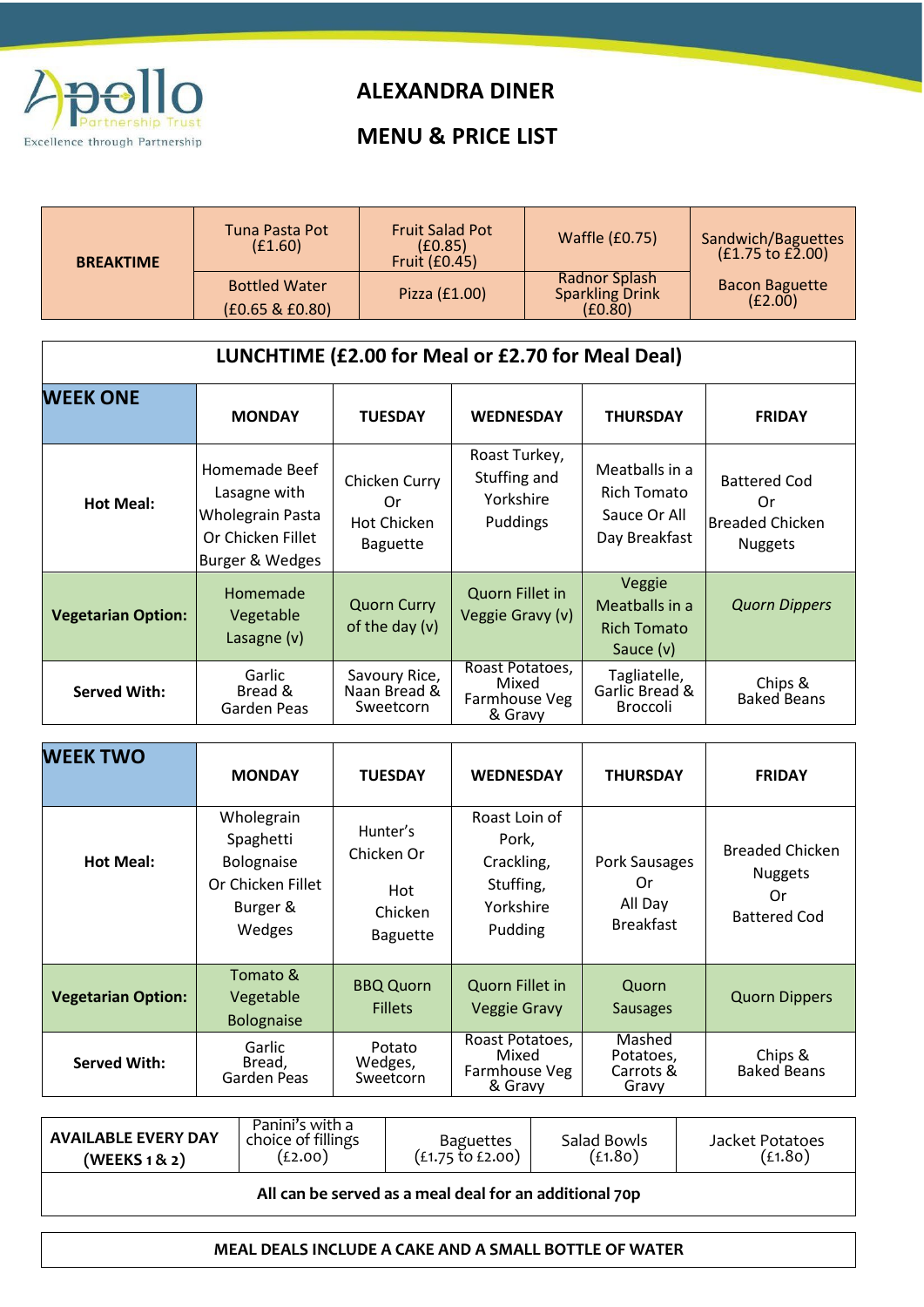

## **BLETCHLEY DINER**

## **Excellence through Partnership Contact Contact Contact Contact Contact Contact Contact Contact Contact Contact Contact Contact Contact Contact Contact Contact Contact Contact Contact Contact Contact Contact Contact Contac**

|                  | Tuna Pasta Pot<br>(E1.60)                                    | Fruit Salad Pot 85p                       | Waffle 75p                                                 | <b>Bottled Water</b><br>65p or 80p                              |
|------------------|--------------------------------------------------------------|-------------------------------------------|------------------------------------------------------------|-----------------------------------------------------------------|
| <b>BREAKTIME</b> |                                                              | Fruit 45p                                 | Pizza (£1.00)                                              | Cup of Juice 20p                                                |
|                  | Sandwich/Baguettes<br>& Wraps<br>$(f1.75 \text{ to } f2.00)$ | Bacon Bag (£1.00) inc<br>one sauce sachet | Radnor Splash<br><b>Sparkling Drink</b><br>80 <sub>p</sub> | Cup of Milkshake 60p<br>(Both cups can be a<br>meal deal drink) |

| LUNCHTIME (£2.00 for Meal or £2.70 for Meal Deal) |                                                                                  |                                                        |                                                        |                                                               |                                                               |  |  |
|---------------------------------------------------|----------------------------------------------------------------------------------|--------------------------------------------------------|--------------------------------------------------------|---------------------------------------------------------------|---------------------------------------------------------------|--|--|
| <b>WEEK ONE</b>                                   | <b>MONDAY</b>                                                                    | <b>TUESDAY</b>                                         | <b>WEDNESDAY</b>                                       | <b>THURSDAY</b>                                               | <b>FRIDAY</b>                                                 |  |  |
| <b>Hot Meal:</b>                                  | Homemade Beef<br>Lasagne with<br>Wholegrain Pasta<br>Or Bacon Macaroni<br>Cheese | Chicken Curry<br>0r<br>Chicken Fajita<br>Wraps         | Roast Turkey,<br>Stuffing and<br>Yorkshire<br>Puddings | Meatballs in a<br>Rich Tomato<br>Sauce                        | <b>Battered Cod</b><br>0r<br>Sausage Roll                     |  |  |
| <b>Vegetarian Option:</b>                         | Homemade<br>Vegetable<br>Lasagne $(v)$<br>Or Macaroni<br>Cheese                  | <b>Quorn Curry</b><br>of the day $(v)$                 | Quorn Fillet in<br>Veggie Gravy (v)                    | Veggie<br>Meatballs in a<br><b>Rich Tomato</b><br>Sauce $(v)$ | <b>Quorn Dippers</b><br>Or<br><b>Cheese and Onion</b><br>Roll |  |  |
| <b>Served With:</b>                               | Garlic<br>Bread &<br>Garden Peas                                                 | Brown Long<br>Grain Rice,<br>Naan Bread &<br>Sweetcorn | Roast Potatoes,<br>Mixed<br>Farmhouse Veg<br>& Gravy   | Spaghetti,<br>Garlic Bread &<br>Broccoli                      | Chips &<br><b>Baked Beans</b>                                 |  |  |

| <b>WEEK TWO</b>           | <b>MONDAY</b>                                                           | <b>TUESDAY</b>                                 | <b>WEDNESDAY</b>                                          | <b>THURSDAY</b>                                    | <b>FRIDAY</b>                            |
|---------------------------|-------------------------------------------------------------------------|------------------------------------------------|-----------------------------------------------------------|----------------------------------------------------|------------------------------------------|
| <b>Hot Meal:</b>          | Wholegrain<br>Spaghetti<br>Bolognaise<br>0r<br>Pasta Bolognaise<br>Bake | Hunter's Chicken<br>0r<br><b>Beef Burritos</b> | Roast Loin of<br>Pork, Stuffing &<br>Yorkshire<br>Pudding | Pork Sausages<br>0r<br>All Day<br><b>Breakfast</b> | <b>Breaded Chicken</b><br><b>Nuggets</b> |
| <b>Vegetarian Option:</b> | Tomato &<br>Vegetable<br><b>Bolognaise</b><br>Or Veggie Bake            | <b>BBQ Quorn</b><br><b>Fillets</b>             | Quorn Fillet in<br><b>Veggie Gravy</b>                    | <b>Quorn Sausages</b>                              | <b>Quorn Dippers</b>                     |
| <b>Served With:</b>       | Garlic Bread,<br>Garden Peas                                            | Potato<br>Wedges,<br>Sweetcorn                 | Roast Potatoes,<br>Mixed<br>Farmhouse Veg<br>& Gravy      | Mashed<br>Potatoes,<br>Carrots &<br>Gravy          | Chips &<br><b>Baked Beans</b>            |

| <b>AVAILABLE EVERY DAY</b><br>(WE K S 1 8 2)           | Sandwiches<br>$(f.1.75 \text{ to } f.2.00)$ | Baguettes &<br>Wraps<br>$(f1.75 \text{ to } f2.00)$ | Salad Bowls<br>(£1.80) | Jacket Potato & Cheese<br>(£1.80)<br>Extra Beans 50p |  |  |
|--------------------------------------------------------|---------------------------------------------|-----------------------------------------------------|------------------------|------------------------------------------------------|--|--|
| All can be served as a meal deal for an additional 70p |                                             |                                                     |                        |                                                      |  |  |

**MEAL DEALS INCLUDE A CAKE AND A SMALL BOTTLE OF WATER**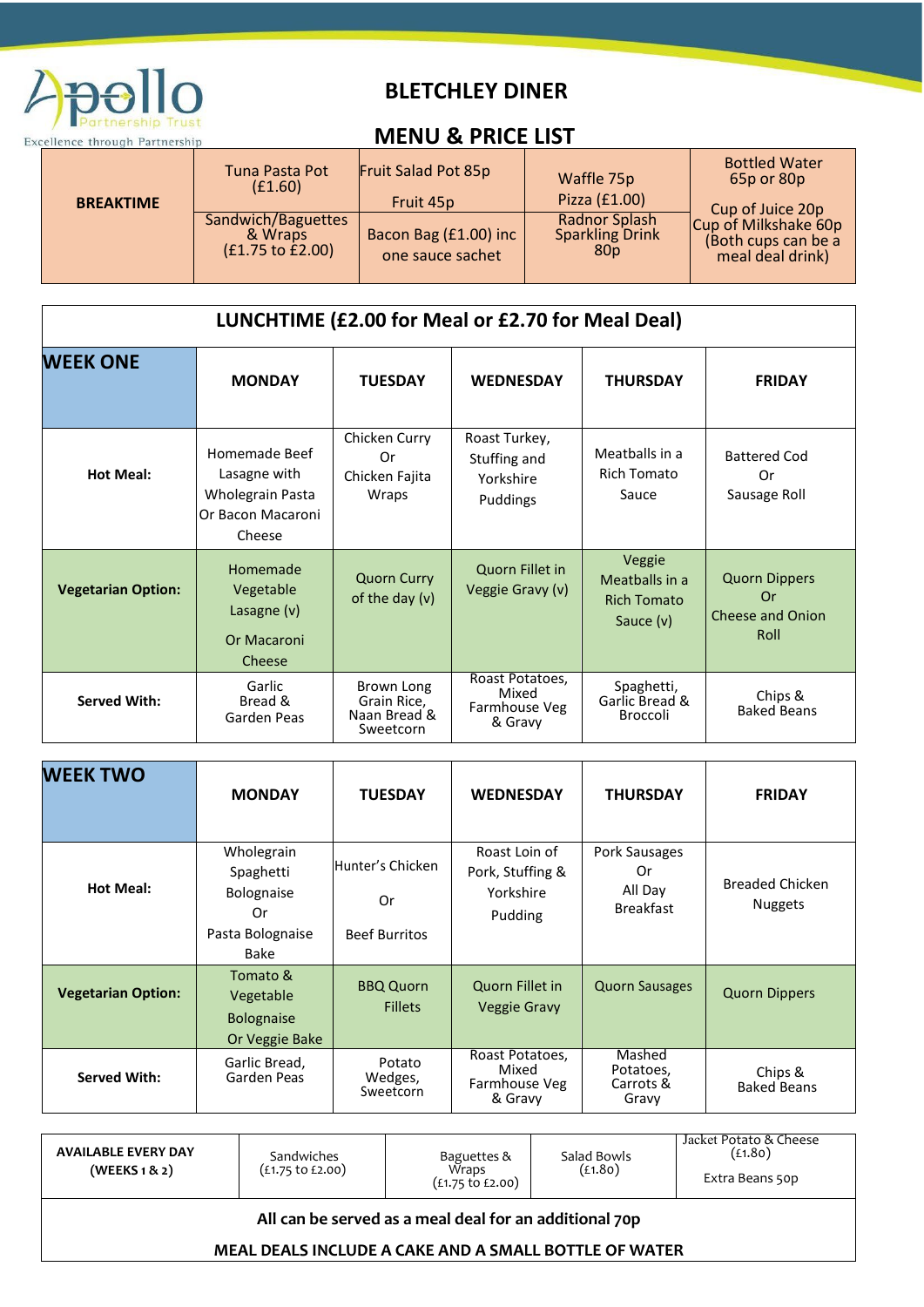

# **ALEXANDRA GLUTEN FREE**

# **Excellence through Partnership Control Control Control Partnership MENU & PRICE LIST**

| <b>BREAKTIME</b> | <b>GF Cold Tuna</b><br>Pasta Pot<br>(E1.60)  | <b>Fruit Salad Pot 85p</b> |                               | <b>Bottled Water</b><br>65p or 80p                                |
|------------------|----------------------------------------------|----------------------------|-------------------------------|-------------------------------------------------------------------|
|                  | <b>GF Ciabatta Rolls</b><br>(£1.75 to £2.00) | Fruit 45p                  | <b>Salad Bowls</b><br>(E1.80) | <b>Radnor Splash</b><br><b>Sparkling Drink</b><br>80 <sub>p</sub> |

| LUNCHTIME (£2.00 for Meal or £2.70 for Meal Deal) |                                                     |                                        |                                                                   |                                                                                                                                              |                                            |  |
|---------------------------------------------------|-----------------------------------------------------|----------------------------------------|-------------------------------------------------------------------|----------------------------------------------------------------------------------------------------------------------------------------------|--------------------------------------------|--|
| <b>WEEK</b><br><b>ONE</b>                         | <b>MONDAY</b>                                       | <b>TUESDAY</b>                         | <b>WEDNESDAY</b>                                                  | <b>THURSDAY</b>                                                                                                                              | <b>FRIDAY</b>                              |  |
| <b>Hot Meal:</b>                                  | <b>GF Pasta</b><br><b>Bolognaise</b>                | <b>Chicken Curry</b>                   | <b>Turkey and</b><br><b>Bacon &amp; G/F</b><br><b>Sausage</b>     | <b>Roast Breast of GF Pork &amp; Carrot</b><br><b>Meatballs in a</b><br><b>Rich Tomato</b><br><b>Sauce</b><br>0r<br><b>All-day Breakfast</b> | <b>GF Fish Fillet in</b><br>a bubble crumb |  |
| Vegetarian<br><b>Option:</b>                      | <b>Bolognaise</b>                                   | <b>GF Veggie Pasta Quorn Curry (v)</b> | <b>Quorn Fillet in</b><br><b>Veggie Gravy</b><br>(v)              |                                                                                                                                              |                                            |  |
| <b>Served With:</b>                               | <b>GF</b> penne<br>pasta & GF<br>Garlic<br>Ciabatta | <b>Tilda Rice</b><br>&<br>Sweetcorn    | <b>Roast</b><br>Potatoes, GF<br>Gravy & Mixed<br>Farmhouse<br>Veg | GF penne pasta &<br>GF Garlic Ciabatta                                                                                                       | Chips &<br><b>Baked Beans</b>              |  |

| <b>WEEK TWO</b>       | <b>MONDAY</b>                                     | <b>TUESDAY</b>                                  | <b>WEDNESDAY</b>                                                              | <b>THURSDAY</b>                                                           | <b>FRIDAY</b>                           |
|-----------------------|---------------------------------------------------|-------------------------------------------------|-------------------------------------------------------------------------------|---------------------------------------------------------------------------|-----------------------------------------|
| <b>Hot Meal:</b>      | <b>GF Pasta</b><br><b>Bolognaise</b>              | <b>Hunters Chicken</b>                          | <b>Roast Loin of</b><br><b>Pork and</b><br>Bacon & G/F<br><b>Sausage</b>      | <b>GF Pork Sausages Rosie and Jim's</b><br>or<br><b>All-day Breakfast</b> | <b>Chicken</b><br><b>Nuggets</b>        |
| Vegetarian<br>Option: | <b>Bolognaise</b>                                 | <b>GF Veggie Pasta BBQ Quorn Fillets</b><br>(v) | <b>Quorn Fillet in</b><br><b>Veggie Gravy</b><br>(v)                          |                                                                           |                                         |
| <b>Served With:</b>   | <b>GF Penne</b><br>Pasta & GF<br> Garlic Ciabatta | <b>Potato Wedges</b><br>&<br>Sweetcorn          | <b>Roast Potatoes</b><br>& GF Gravy &<br><b>Mixed</b><br><b>Farmhouse Veg</b> | Served with<br>Mashed<br>Potatoes and<br>GF Gravy &<br>Carrots            | <b>Chips</b><br>& Baked<br><b>Beans</b> |

| <b>AVAILABLE EVERY DAY</b>                                                                                      | <b>GF Ciabatta Rolls</b>    | <b>IGF Cold Tuna Pasta Pots</b> | <b>Salad Bowls</b> | Jacket Potatoes (£1.80) |  |
|-----------------------------------------------------------------------------------------------------------------|-----------------------------|---------------------------------|--------------------|-------------------------|--|
| (WEEKS1& 2)                                                                                                     | $(f1.75 \text{ to } f2.00)$ | (L1.60)                         | (f1.80)            |                         |  |
| All can be served as a meal deal for an additional 70p<br>MEAL DEALS INCLUDE A CAKE AND A SMALL BOTTLE OF WATER |                             |                                 |                    |                         |  |